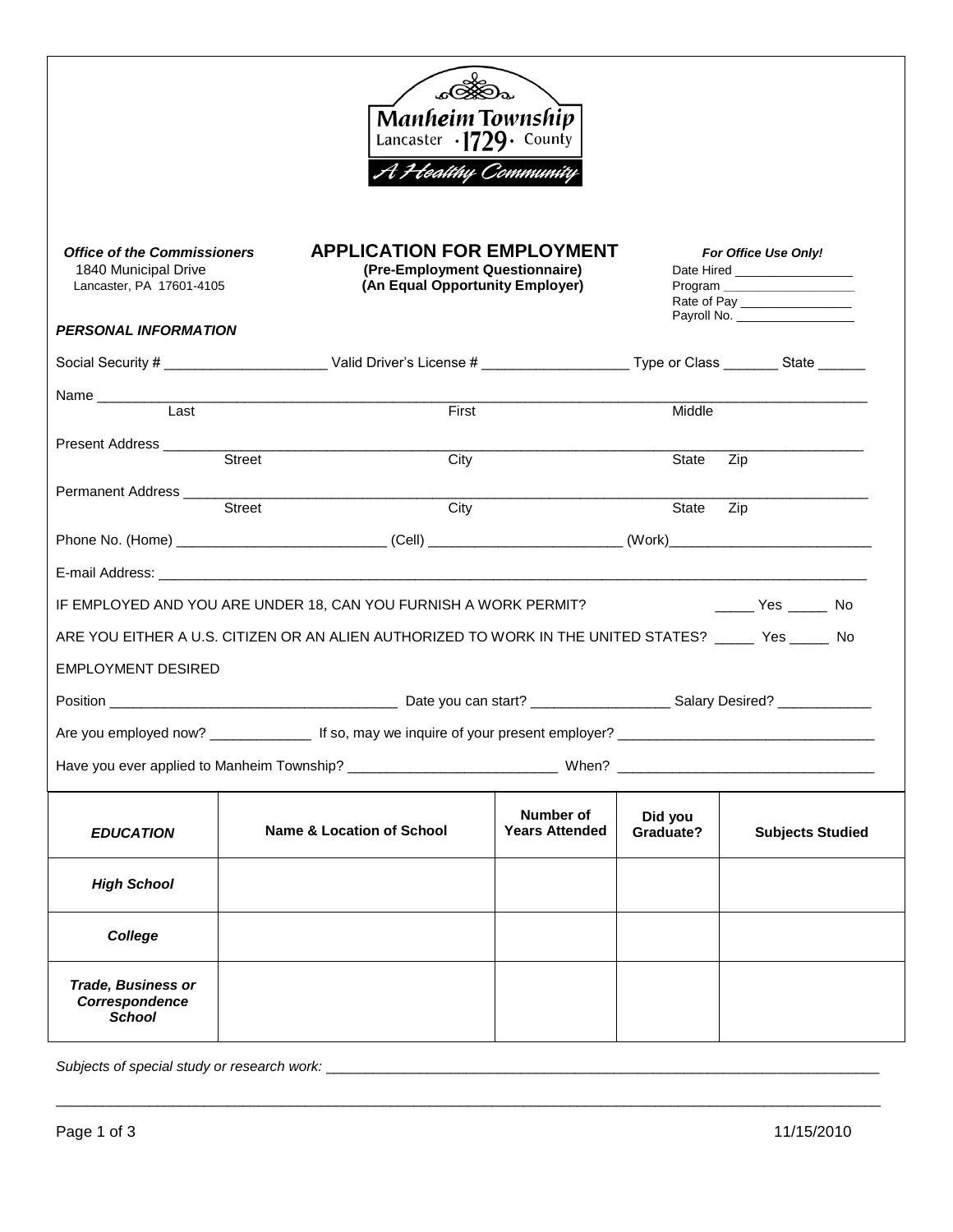| ,我们也不能会在这里,我们也不能会在这里,我们也不能会在这里,我们也不能会不能会不能会不能会不能会不能会不能会。""我们,我们也不能会不能会不能会不能会不能会不                                                                         |  |  |  |  |
|----------------------------------------------------------------------------------------------------------------------------------------------------------|--|--|--|--|
| Exclude organizations, the names of which indicate the race, creed, sex, age, marital status, color, disability or national of origin of its<br>members. |  |  |  |  |
|                                                                                                                                                          |  |  |  |  |
|                                                                                                                                                          |  |  |  |  |
| Have you ever been convicted of a felony or a misdemeanor? _______ Yes _________ No<br>(Conviction will not necessarily disqualify you from employment.) |  |  |  |  |
|                                                                                                                                                          |  |  |  |  |
| Has your driver's license ever been suspended or revoked? _________ Yes __________ No                                                                    |  |  |  |  |
|                                                                                                                                                          |  |  |  |  |
| Have you ever been involved in an automobile accident? __________ Yes __________ No                                                                      |  |  |  |  |
|                                                                                                                                                          |  |  |  |  |

*FORMER EMPLOYERS* (List below last four employers, starting with most recent employer. Attached additional sheets if necessary):

| <b>Month</b><br>and Year | Name and Address of Employer | <b>Salary</b> | <b>Position</b> | <b>Reason for Leaving</b> |
|--------------------------|------------------------------|---------------|-----------------|---------------------------|
| From<br>To               |                              |               |                 |                           |
| From<br>To               |                              |               |                 |                           |
| From<br>To               |                              |               |                 |                           |

*REFERENCES*: Give the names of three (3) persons not related to you, whom you have known at least one year. Please note if reference is personal (P) or work related (W) after name.

|     | Name | <b>Address</b> | <b>Phone Number</b> | Years<br>Acquainted |
|-----|------|----------------|---------------------|---------------------|
| . . |      |                |                     |                     |
| 2.  |      |                |                     |                     |
| 3.  |      |                |                     |                     |